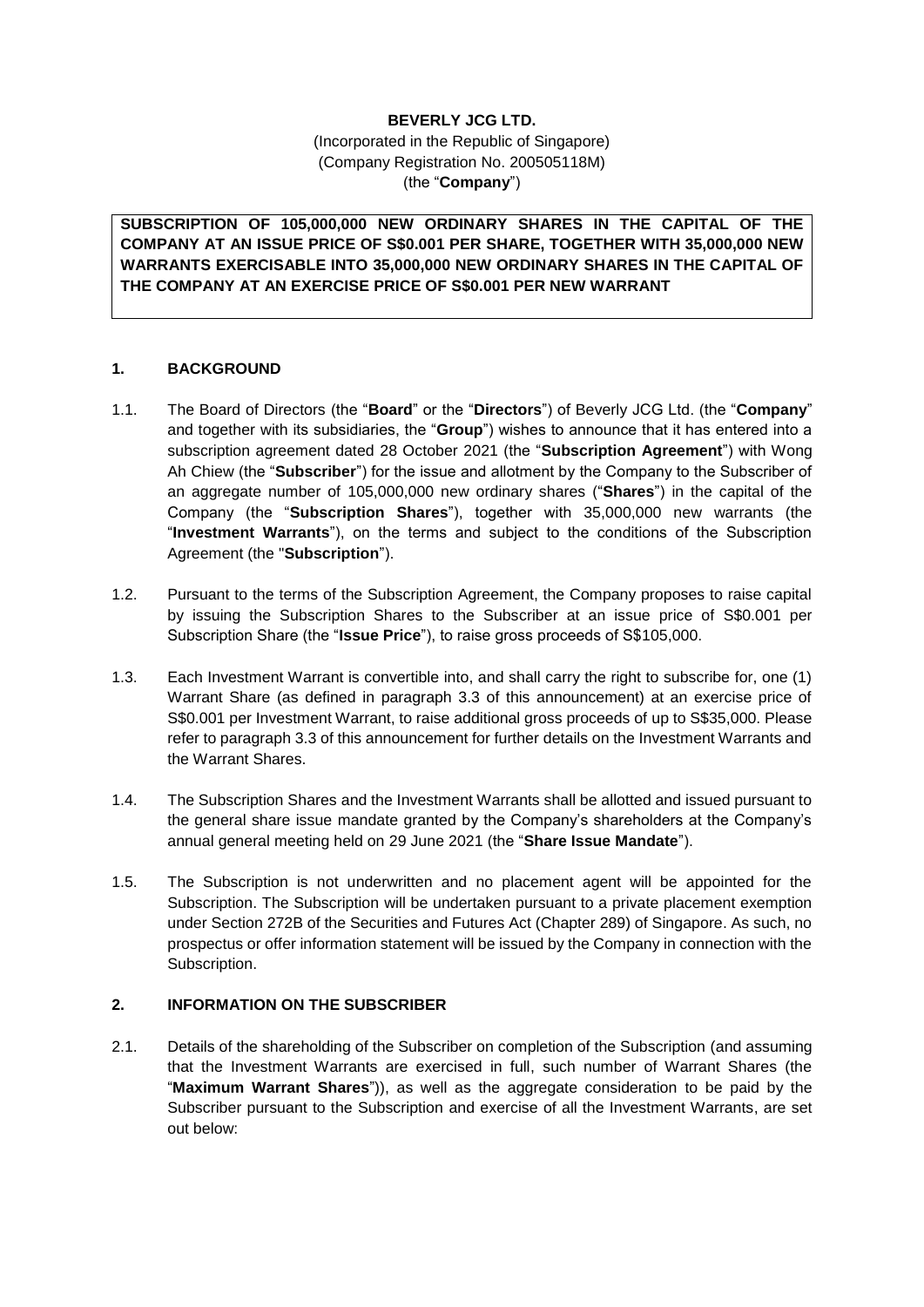| Number of<br><b>Subscription</b><br><b>Shares</b> | Number of<br><b>Maximum</b><br><b>Warrant Shares</b> | <b>Aggregate</b><br><b>Consideration</b><br>(S\$) | <b>Subscription</b><br><b>Shares and</b><br><b>Maximum</b><br><b>Warrant Shares</b><br>as a<br>$%$ of the<br><b>Existing</b><br><b>Issued Share</b><br>Capital on a<br>fully diluted<br>basis <sup>(1)</sup> | <b>Subscription</b><br><b>Shares and</b><br><b>Maximum</b><br><b>Warrant Shares</b><br>as a<br>$%$ of the<br><b>Enlarged</b><br><b>Issued Share</b><br>Capital on a<br>fully diluted<br>basis <sup>(2)</sup> |
|---------------------------------------------------|------------------------------------------------------|---------------------------------------------------|--------------------------------------------------------------------------------------------------------------------------------------------------------------------------------------------------------------|--------------------------------------------------------------------------------------------------------------------------------------------------------------------------------------------------------------|
| 105,000,000                                       | 35,000,000                                           | 140.000                                           | 0.78                                                                                                                                                                                                         | 0.77                                                                                                                                                                                                         |

Notes:

- (1) Number of Subscription Shares and Maximum Warrant Shares divided by 17,927,715,589 Shares, being the number of issued shares in the capital of the Company as at the date hereof (the "**Existing Issued Share Capital**").
- (2) Number of Subscription Shares and Maximum Warrant Shares divided by 18,067,715,589 Shares, being the aggregate of the number of Subscription Shares, the Maximum Warrant Shares and the Existing Issued Share Capital.
- 2.2. The issuance and allotment of the Subscription Shares and the Maximum Warrant Shares, whether in isolation or in aggregate, will not result in a transfer of controlling interest of the Company.
- 2.3. The Subscriber is the Group Managing Director and major shareholder of Willowglen MSC Berhad, a Main Board listed company on Bursa Malaysia, in which he owns 56.33% direct and indirect shareholding. He holds a Bachelor of Science Degree in Electrical and Electronic Engineering from the University of Strathclyde, Scotland and has more than 30 years of experience in property development. As at the date of this announcement, the Subscriber does not directly or indirectly hold any securities in the capital of the Company. The Subscriber is an individual investor and has represented to the Company that he is subscribing for the Subscription Shares and the Investment Warrants for his own account for investment. The Subscriber is not a person whom the Company is prohibited from issuing securities to, as provided for by Rule 812 of the Singapore Exchange Securities Trading Limited ("**SGX-ST**") Listing Manual Section B: Rules of Catalist. To the best of the Company's knowledge, save as disclosed above and in relation to the Subscription, the Subscriber does not have any connection (including business relationship) with the Company, its Directors and substantial shareholders.
- 2.4. The Company has decided to place the Subscription Shares to the Subscriber so as to strengthen the financial position and capital base of the Group. The Board is cautiously confident that the additional working capital together with an effective strategic plan and a strong management team to execute the plans of the Company will allow the Group to grow successfully and steadily even during and after this COVID-19 pandemic. As the pandemic situation has persisted and continues to affect the Company's business and cash position, the Company requires additional cash for working capital for the Group. As such, the net proceeds will be used for the future expansion of the Group as well as for the working capital needs of the Group.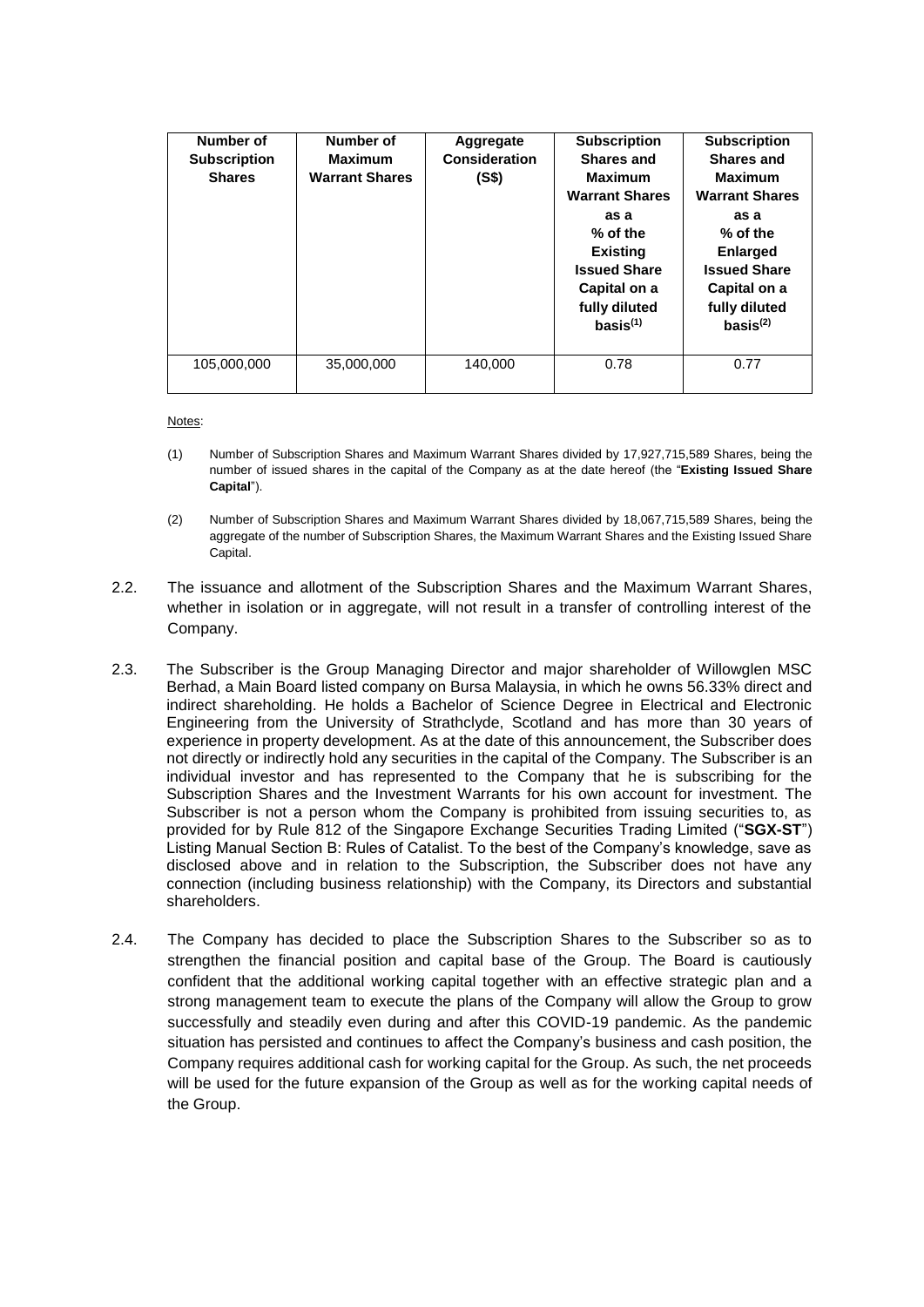## **3. THE SUBSCRIPTION**

### 3.1. **The Issue Price and Consideration**

The Subscriber proposes to subscribe for an aggregate of 105,000,000 Subscription Shares with 35,000,000 Investment Warrants for an aggregate consideration of S\$105,000 (the "**Consideration**") at an Issue Price of S\$0.001 per Subscription Share. The Issue Price represents the volume weighted average price of S\$0.001 for trades done on the SGX-ST on 27 October 2021 (being the last full market day on which trades were done immediately preceding the date of the Subscription Agreement) (the "**VWAP**"). The VWAP is S\$0.001.

## 3.2. **The Subscription Shares**

There is no moratorium imposed on the Subscription Shares.

The Subscription Shares, when issued and delivered, shall be free from all claims, charges, liens and other encumbrances whatsoever and shall rank *pari passu* in all respects with and shall carry all rights similar to the existing Shares except that they will not rank for any dividend, right, allotment or other distributions, the record date for which falls on or before the completion of the Subscription.

## 3.3. **The Investment Warrants and Warrant Shares**

There is no moratorium imposed on the Investment Warrants or the Warrant Shares.

In addition to the Subscription Shares, the Subscriber is entitled to one (1) Investment Warrant convertible into one (1) Warrant Share at an exercise price of S\$0.001 for every three (3) Subscription Shares subscribed for by the Subscriber under the Subscription Agreement.

The Investment Warrants will be freely and immediately detachable upon issue, will be issued in registered form and will not be listed and traded separately (whether on the Catalist Board of the SGX-ST (the "**Catalist**") or elsewhere). There is no additional consideration paid for the entitlement to the Investment Warrants.

Subject to the terms and conditions governing the Investment Warrants to be set out in an instrument by way of a deed poll (the "**Deed Poll**"), each Investment Warrant shall carry the right to subscribe for one (1) Share (the "**Warrant Share**") at the exercise price of S\$0.001 (the "**Investment Warrants Exercise Price**") at any time during the period commencing on the date of issue of the Investment Warrants and expiring on the day immediately preceding the third (3rd) anniversary of the date of issue of the Investment Warrants (the "**Investment Warrants Exercise Period**"). The Investment Warrants that remain unexercised at the expiry of the Investment Warrants Exercise Period shall lapse and cease to be valid for any purpose. The Investment Warrants are non-transferable under the terms and conditions of the Deed Poll.

The Investment Warrants Exercise Price represents the VWAP.

The Investment Warrants Exercise Price and the number of Investment Warrants shall be subject to adjustments under certain circumstances as provided for in the Deed Poll and appropriate announcements on the adjustments will be made by the Company.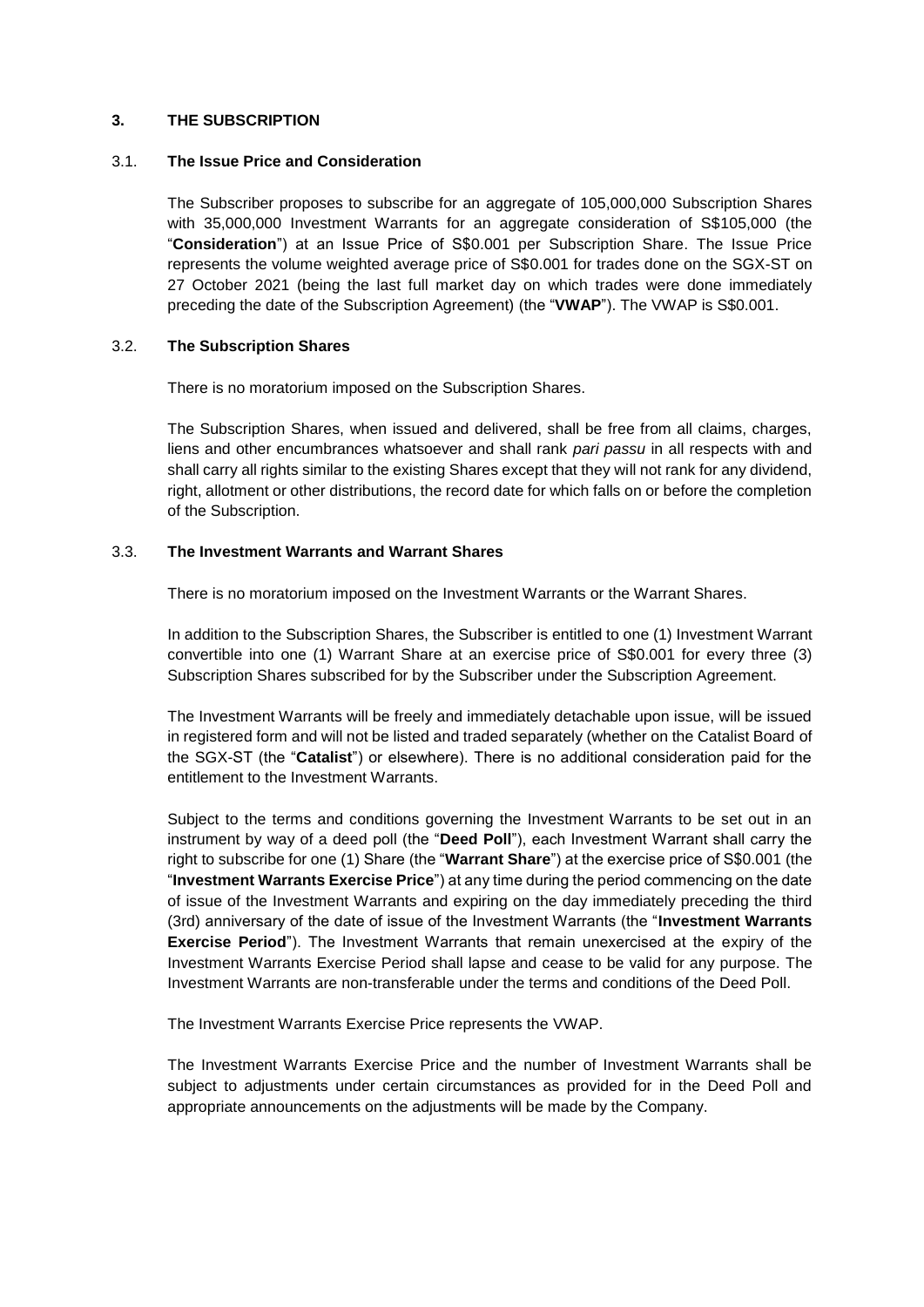The Company shall, not later than one (1) month before the expiry of the Investment Warrants Exercise Period (the "**Investment Warrants Expiry Date**"), announce the Investment Warrants Expiry Date on SGXNET.

## 3.4. **Conditions**

Completion of the Subscription is conditional upon:

- (a) the Share Issue Mandate being valid, subsisting and adequate for the purposes of the issue of the Subscription Shares and the Investment Warrants as at the date of completion of the Subscription (the "**Completion Date**");
- (b) approval in-principle for the listing and quotation of the Subscription Shares and the Warrant Shares on the Catalist being obtained from the SGX-ST and not revoked or amended as at the Completion Date and, where such approval is subject to conditions, such conditions being reasonably acceptable to the Subscriber;
- (c) the issue and subscription of the Subscription Shares and the issue of the Investment Warrants not being prohibited by any statute, order, rule or regulation promulgated after the date of the Subscription Agreement by any applicable legislative, executive or regulatory body or authority of Singapore;
- (d) there having been no occurrence of any event or discovery of any fact rendering any of the warranties in the Subscription Agreement untrue or incorrect in any material respect as at the Completion Date as if they had been given again on the Completion Date; and
- (e) the Company and the Subscriber not being in breach of any of the undertakings and the covenants in the Subscription Agreement as at the Completion Date.

If the conditions set forth in paragraphs 3.3(a) and 3.3(b) above are not satisfied within five (5) months from the date of the Subscription Agreement (or such other date as may be mutually agreed between the Company and the Subscriber), the Subscription Agreement shall terminate and the obligations of the Company to issue the Subscription Shares and the Investment Warrants and the Subscriber to subscribe for the Subscription Shares shall *ipso facto* cease and determine thereafter, and no party shall have any claim against the others for costs, expenses, damages, losses, compensation or otherwise in respect of the Subscription, save for any antecedent breach of the Subscription Agreement or the parties' respective liability for the payment of costs and expenses under the Subscription Agreement.

## 3.5. **Additional Listing Application**

The Company will, through its Catalist sponsor, be making an application to the SGX-ST for the listing and quotation of the Subscription Shares and the Warrant Shares on the Catalist. The Company will make the necessary announcements once the approval-in-principle for the listing and quotation of the Subscription Shares and the Warrant Shares has been obtained from the SGX-ST.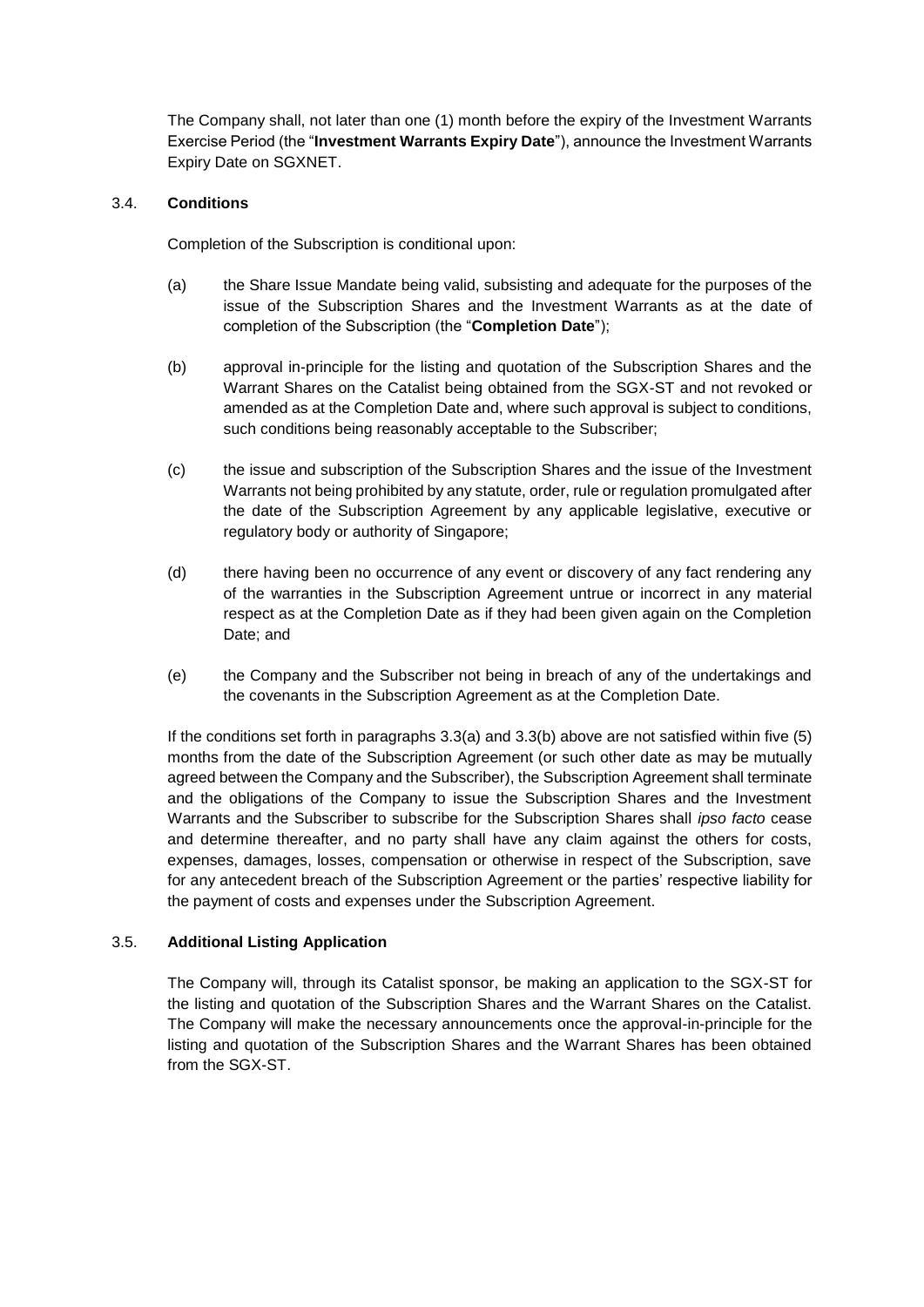## **4. NEGOTIATION FEE**

The Subscriber, who is Malaysian, was referred to the Company by an introducer, Astramina Advisory Sdn Bhd ("**Astramina**"), a licensed corporate finance advisory firm under the Securities Commission Malaysia. A negotiation fee of \$3,150 equivalent to 3.0% of the Consideration received by the Company shall be paid to Astramina by the Company, of which 50% amounting to S\$1,575 shall be paid in cash and 50% amounting to S\$1,575 shall be paid in 1,575,000 shares of the Company (the "**Negotiator Shares**") at the issue price of \$0.001 per Negotiator Share. For the avoidance of doubt, the payment of the negotiator fee is contingent on successful completion of the Subscription. The payment in cash will be made no later than three (3) working days following completion of the Subscription and the payment in shares shall be made upon the approval in-principle for the listing and quotation of the Negotiator Shares on the Catalist being obtained from the SGX-ST.

Astramina was introduced to the Company by Dato' Ng Tian Sang @ Ng Kek Chuan, the Executive Chairman and CEO and substantial shareholder of the Company. Astramina was subsequently appointed by the Company both as its corporate advisor for Malaysian assets and to assist the Company in identifying and negotiating with suitable strategic investors. Apart from the introduction of Astramina to the Company, Dato' Ng Tian Sang @ Ng Kek Chuan does not have any business relationship with Astramina. Save as aforementioned, Astramina does not have any connection (including business relationship) with the Company, its Directors and substantial shareholders.

## **5. FINANCIAL EFFECTS OF THE SUBSCRIPTION**

The financial effects of the Subscription set out below are for illustrative purposes only and do not purport to be indicative or a projection of the results and financial position of the Company and the Group after completion of the Subscription.

The financial effects of the Subscription on the Group have been computed based on the latest available audited financial statements of the Group for the financial year ended 31 December 2020 **("FY2020")** and the following bases and assumptions:

- (a) the expenses incurred in the Subscription are disregarded for the purposes of calculating the financial effects;
- (b) the financial effect on the consolidated net tangible liabilities ("**NTA**") per Share of the Group is computed based on the assumption that the Subscription was completed on 31 December 2020; and
- (c) the financial effect on the consolidated loss per Share ("**LPS**") of the Group is computed based on the assumption that the Subscription was completed on 1 January 2020.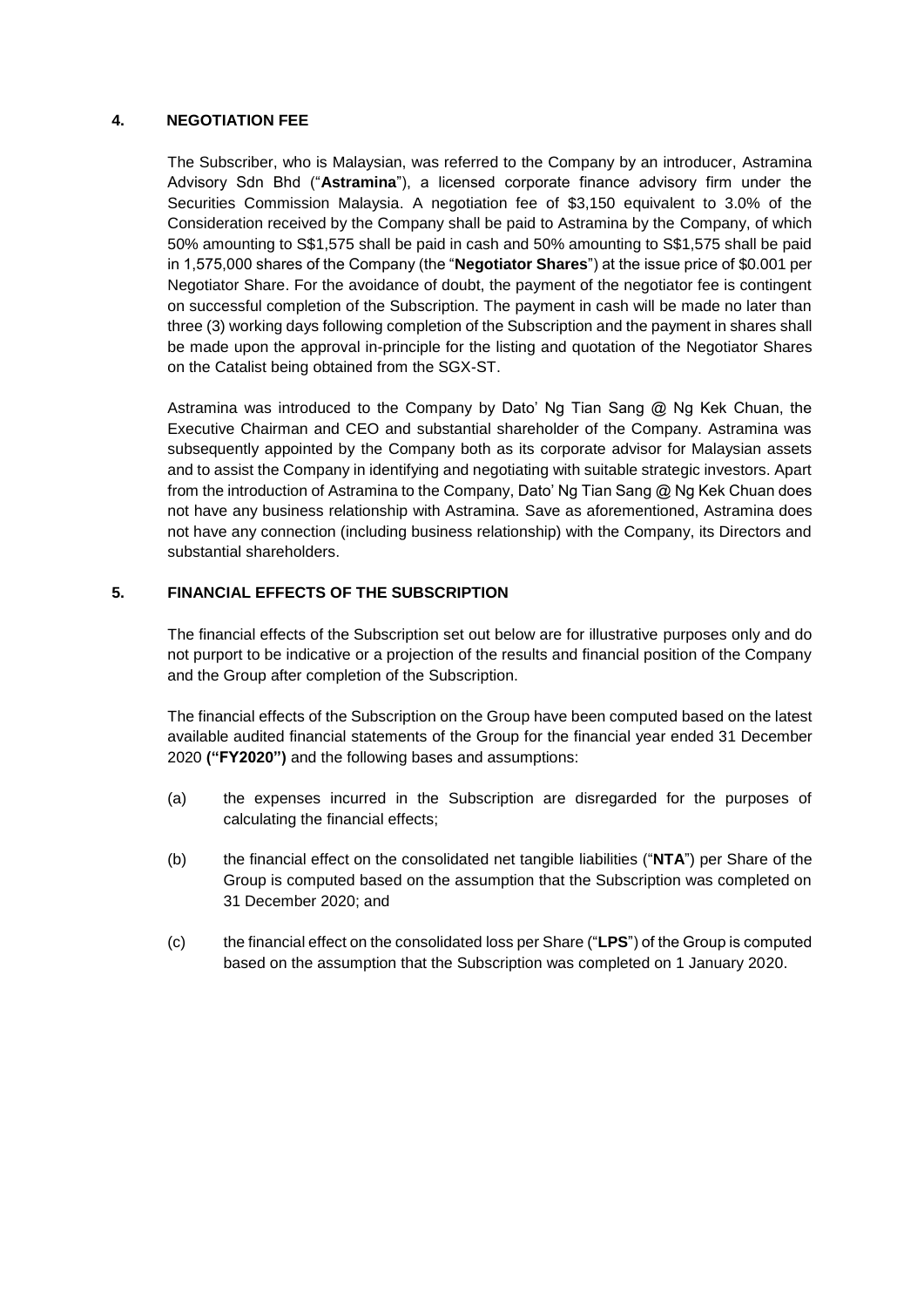# **NTA per Share**

|                              | <b>Before</b><br><b>Subscription</b> | the | After adjusting for the<br><b>Subscription Shares</b> | After adjusting for the<br><b>Subscription Shares</b><br><b>Maximum</b><br>the<br>and<br><b>Warrant Shares</b> |
|------------------------------|--------------------------------------|-----|-------------------------------------------------------|----------------------------------------------------------------------------------------------------------------|
| NTA per share<br>(S\$ cents) | 0.024                                |     | 0.025                                                 | 0.025                                                                                                          |

## **LPS**

|                              | <b>Before</b><br><b>Subscription</b> | the | After adjusting for the<br><b>Subscription Shares</b> | After adjusting for the<br><b>Subscription Shares</b><br><b>Maximum</b><br>the<br>and<br><b>Warrant Shares</b> |
|------------------------------|--------------------------------------|-----|-------------------------------------------------------|----------------------------------------------------------------------------------------------------------------|
| LPS per share<br>(S\$ cents) | 0.032                                |     | 0.032                                                 | 0.032                                                                                                          |

## **6. RATIONALE AND USE OF PROCEEDS**

The Company's rationale for the Subscription is that the Subscription will be used to strengthen the financial position and capital base of the Group. The Board is cautiously confident that the additional working capital together with an effective strategic plan and a strong management team to execute the plans of the Company will allow the Group to grow successfully and steadily even during and after this COVID-19 pandemic. As the pandemic situation has persisted and continues to affect our business and cash position, the Company requires additional cash for working capital for the Group. As such, the net proceeds will be used for the future expansion of the Group as well as for the working capital needs of the Group.

The net proceeds from the Subscription of approximately S\$105,000 (the "**Share Subscription Net Proceeds**") will be used by the Company in the following estimated proportions:

| Use of Proceeds                                                                                                                                                                                                | <b>Percentage Allocation</b><br>(%) | <b>Amount of the Share</b><br><b>Subscription Net</b><br>Proceeds (S\$) |
|----------------------------------------------------------------------------------------------------------------------------------------------------------------------------------------------------------------|-------------------------------------|-------------------------------------------------------------------------|
| Funding growth, development and expansion of<br>its existing medical aesthetics and healthcare<br>business and exploration of new business<br>opportunities as and when they arise                             | 50                                  | 52,500                                                                  |
| Working capital purposes mainly comprising:<br>(i) Manpower costs;<br>(ii) Professional fees such as compliance costs<br>and continuing listing expenses; and<br>(iii) Administrative and head office expenses | 50                                  | 52.500                                                                  |
| Total                                                                                                                                                                                                          | 100                                 | 105,000                                                                 |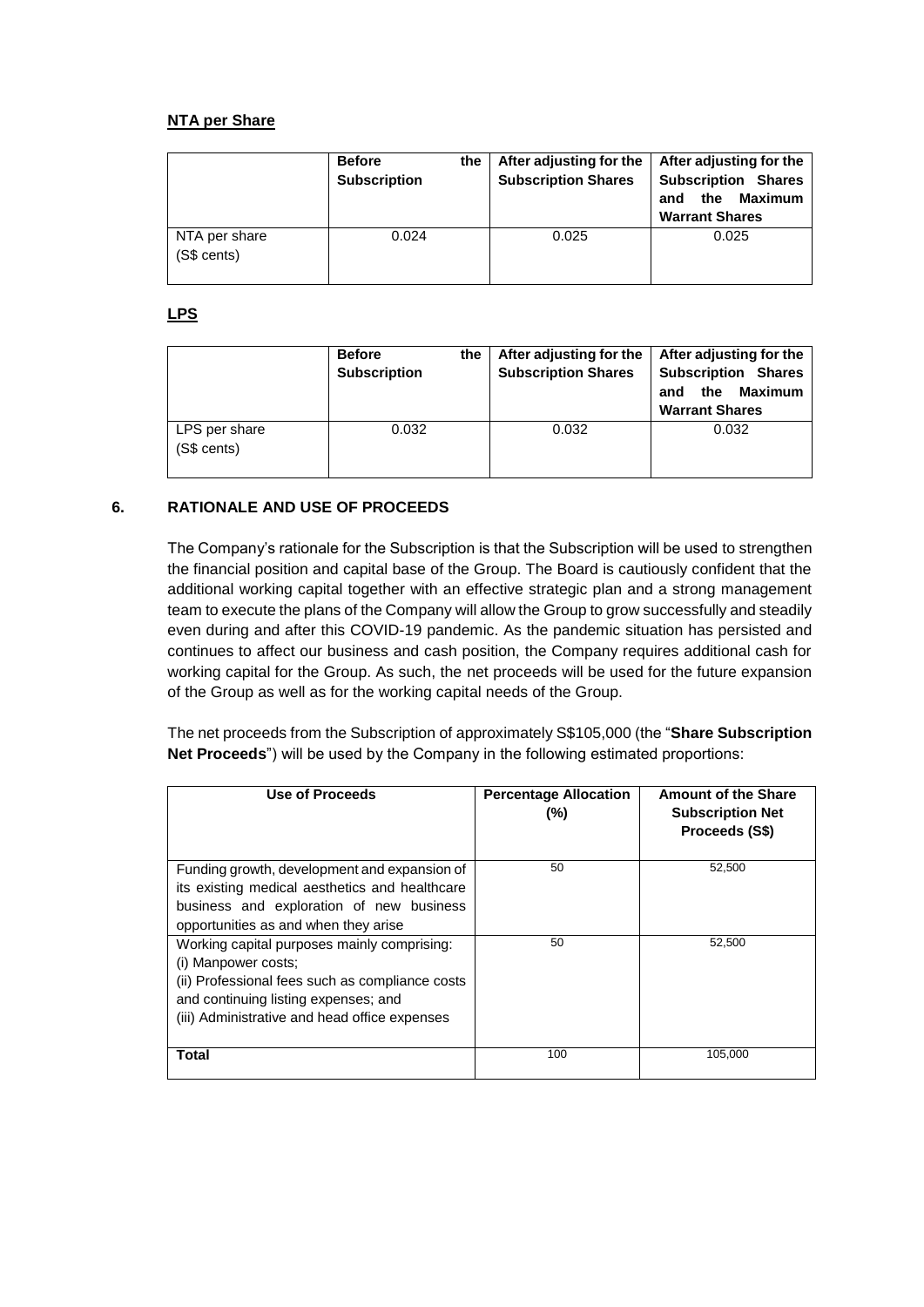Assuming all the Investment Warrants are exercised, the estimated gross proceeds from the exercise of the Investment Warrants will be approximately S\$35,000 (the "**Investment Warrants Exercise Proceeds**"). As and when the Investment Warrants are exercised, the Investment Warrants Exercise Proceeds may, at the discretion of the Directors, be applied largely in the following proportions:

| Use of Proceeds                                                                                                                                                                                                | <b>Percentage Allocation</b><br>(%) | Amount of the<br><b>Investment Warrants</b><br><b>Exercise Proceeds (S\$)</b> |
|----------------------------------------------------------------------------------------------------------------------------------------------------------------------------------------------------------------|-------------------------------------|-------------------------------------------------------------------------------|
| Funding growth, development and expansion of<br>its existing medical aesthetics and healthcare<br>business and exploration of new business<br>opportunities as and when they arise                             | 50                                  | 17,500                                                                        |
| Working capital purposes mainly comprising:<br>(i) Manpower costs;<br>(ii) Professional fees such as compliance costs<br>and continuing listing expenses; and<br>(iii) Administrative and head office expenses | 50                                  | 17,500                                                                        |
| Total                                                                                                                                                                                                          | 100                                 | 35,000                                                                        |

Pending the use of the Share Subscription Net Proceeds and the Investment Warrants Exercise Proceeds, such amounts may be deposited in financial institutions or be used for working capital or any other purpose on a short-term basis.

The Company will make periodic announcements as and when the Share Subscription Net Proceeds and the Investment Warrants Exercise Proceeds are materially disbursed and whether the disbursements are in accordance with the use of proceeds as stated in this announcement.

The Company will also provide a status report on the use of the Share Subscription Net Proceeds and the Investment Warrants Exercise Proceeds in the Company's annual report. Where the Share Subscription Net Proceeds and the Investment Warrants Exercise Proceeds are used for working capital purposes, the Company will provide a breakdown with specific details on how the proceeds have been applied in the Company's announcements and annual report.

Where there is any material deviation from the stated use of proceeds, the Company will announce the reasons for such deviation.

## **7. DIRECTORS' CONFIRMATION**

The Directors are of the opinion that, after taking into consideration the Group's present financial position, including its banking facilities, its bank and cash balances, the Group will have adequate working capital for its present requirements, with or without the Subscription taking place. Notwithstanding the foregoing, the Directors are of the opinion that the Share Subscription Net Proceeds and the Investment Warrants Exercise Proceeds will further strengthen and supplement the Group's financial position and capital base.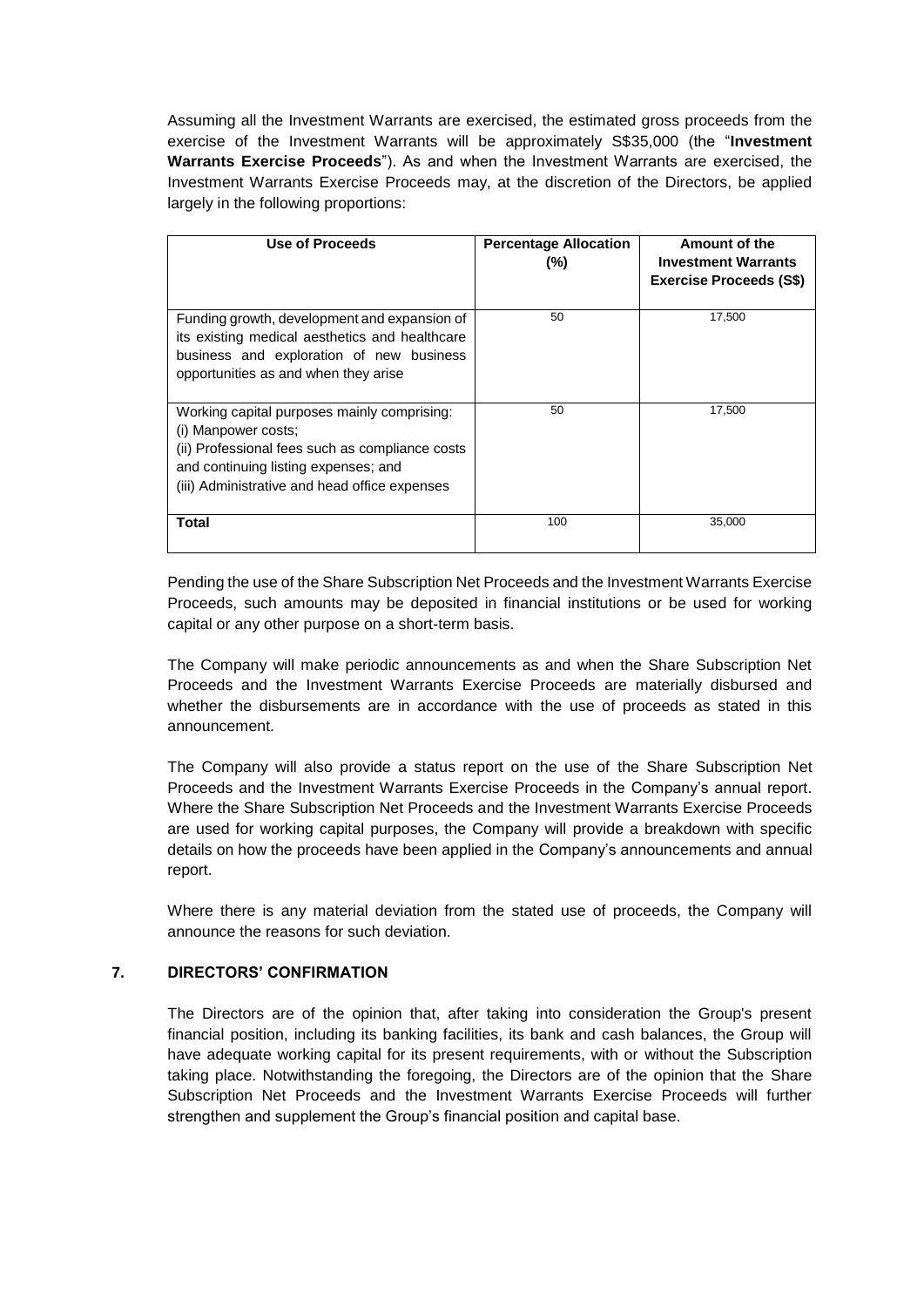# **8. ALLOTMENT AND ISSUANCE OF THE SUBSCRIPTION SHARES, THE INVESTMENT WARRANTS AND THE WARRANT SHARES**

The Subscription Shares and the Investment Warrants (and on exercise of the Investment Warrants, the Warrant Shares) will be allotted and issued pursuant to the Share Issue Mandate obtained at the annual general meeting of the Company held on 29 June 2021 (the "A**GM**"). Pursuant to the Share Issue Mandate, Directors have the authority to issue: (a) Shares; (b) convertible securities; (c) additional securities arising from the adjustment to (b) above; and (d) Shares arising from the conversion of securities in (b) and (c) above (collectively, "**Instruments**"), provided that the aggregate number of Shares to be issued (including Shares to be issued pursuant to the Instruments, made or granted) does not exceed 100% of the total number of issued Shares (excluding treasury shares and subsidiary holdings) as at the date of the AGM, of which the aggregate number of Shares and Instruments to be issued other than on a pro rata basis to existing shareholders of the Company shall not exceed 50% of the total number of issued Shares (excluding treasury shares and subsidiary holdings) as at the date of the AGM.

As at the date of the AGM, the total number of issued Shares (excluding treasury shares and subsidiary holdings) was 17,927,715,589. Accordingly, the total number of Shares that may be issued pursuant to the Share Issue Mandate is 17,927,715,589 Shares, of which the maximum number of Shares that can be issued other than on a pro rata basis is 8,963,857,794 Shares. As at the date of this announcement, nil Shares have been issued pursuant to the Share Issue Mandate. As such, the 105,000,000 Subscription Shares and the 35,000,000 Investment Warrants (and on exercise of the Investment Warrants, up to 35,000,000 Warrant Shares) which may be issued pursuant to the Subscription Agreement fall within the limits of the Share Issue Mandate.

## **9. INTEREST OF DIRECTORS AND SUBSTANTIAL SHAREHOLDERS**

None of the Directors or substantial shareholders of the Company has any interest, direct or indirect, in the Subscription, save for their interests (if any) by way of their shareholdings and/or directorships, as the case may be, in the Company.

In addition, the Subscriber is not under the control or influence of any of the Company's directors or substantial shareholders.

## **10. DIRECTORS' RESPONSIBILITY STATEMENT**

The Directors collectively and individually accept full responsibility for the accuracy of the information given in this announcement and confirm after making all reasonable enquiries that, to the best of their knowledge and belief, this announcement constitutes full and true disclosure of all material facts about the Subscription, the Subscription Agreement, the Company and its subsidiaries, and the Directors are not aware of any facts the omission of which would make any statement in this announcement misleading. Where information in this announcement has been extracted from published or otherwise publicly available sources or obtained from a named source, the sole responsibility of the Directors has been to ensure that such information has been accurately and correctly extracted from those sources and/or reproduced in this announcement in its proper form and context.